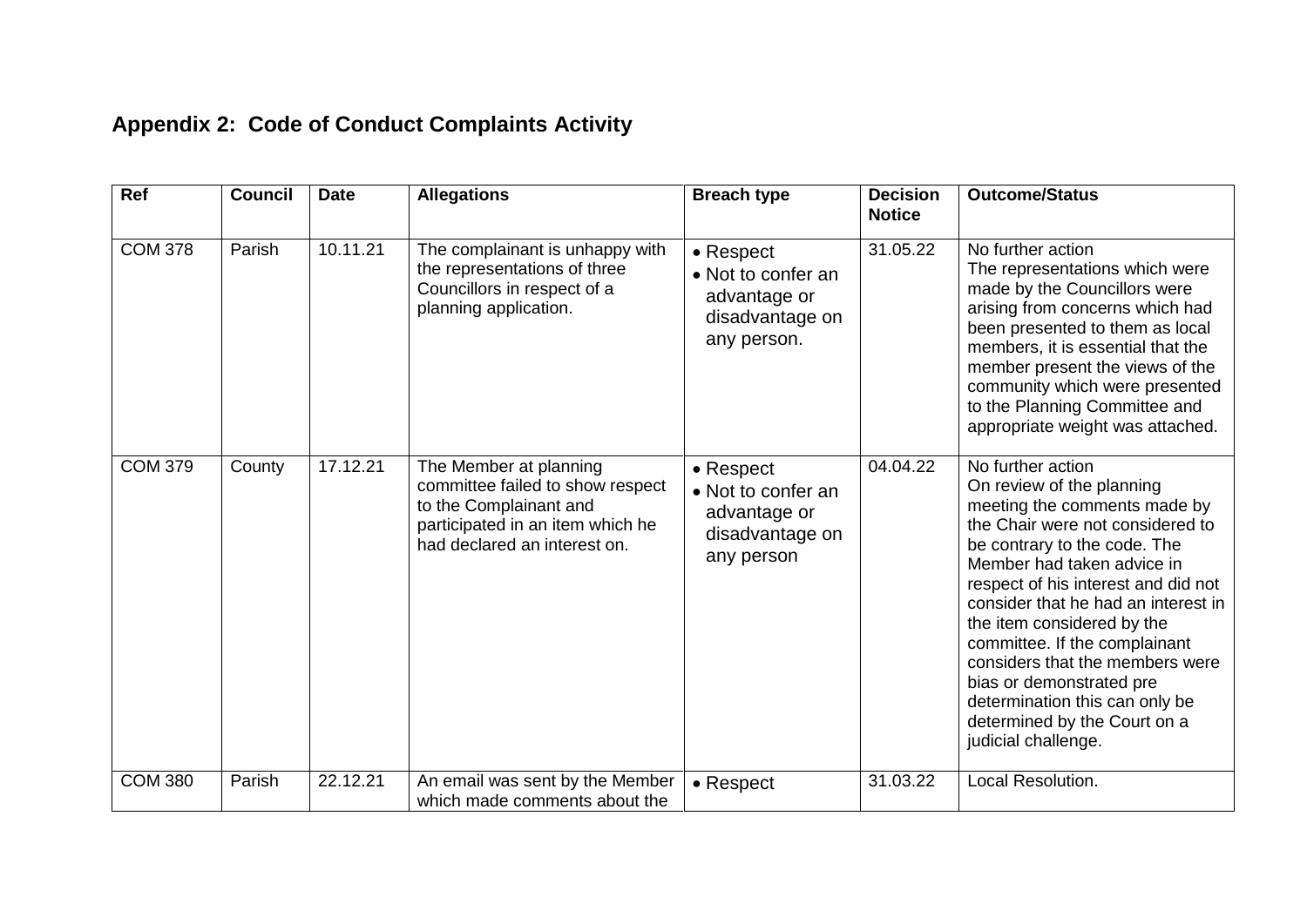|                                 |      |          | complainants. The complainants<br>were not the intended recipients<br>and upon learning of this the<br>Member apologised.       |                                                                                                                                                                                                                                                                 |          | The member was asked to<br>provide an apology to the<br>complainants within 14 days of<br>the DN.                                                                                                                                                                                                                                                                                                                                                                                                                                                                                                                                                                                                                                                                                                            |
|---------------------------------|------|----------|---------------------------------------------------------------------------------------------------------------------------------|-----------------------------------------------------------------------------------------------------------------------------------------------------------------------------------------------------------------------------------------------------------------|----------|--------------------------------------------------------------------------------------------------------------------------------------------------------------------------------------------------------------------------------------------------------------------------------------------------------------------------------------------------------------------------------------------------------------------------------------------------------------------------------------------------------------------------------------------------------------------------------------------------------------------------------------------------------------------------------------------------------------------------------------------------------------------------------------------------------------|
| <b>COM 383</b><br>(all Council) | Town | 17.02.22 | The Council submit a complaint<br>relating to two Facebook posts by<br>the Member which are said to be<br>contrary to the Code. | • Champion the<br>needs of<br>residents<br>• Deal with<br>representations<br>or enquiries fairly<br>• Listen to the<br>interests of all<br>parties<br>• Contribute to<br>making the<br>Authority's<br>decision-making<br>processes<br>• Respect<br>• Disrepute. | 21.04.22 | <b>Local Resolution</b><br>The Member was acting in his<br>official capacity at the time of the<br>post and accepted that his post<br>was an error on his part.<br>It was recommended that:<br>1. The Member is to provide<br>written apologies to the Council<br>and the CIC for the post of 13<br>January 2022 and the repetition<br>of the original post on 18 January<br>2022.<br>2. The Member is to undergo<br>refresher training delivered by the<br>Clerk on the use of social media,<br>to review the relevant Council<br>guidance on the use of social<br>media and the Member Code of<br>Conduct.<br>The recommendations are to be<br>complied with within 28 days of<br>the decision notice and confirmed<br>as completed to the Monitoring<br>Officer with copies of the<br>apologies provided. |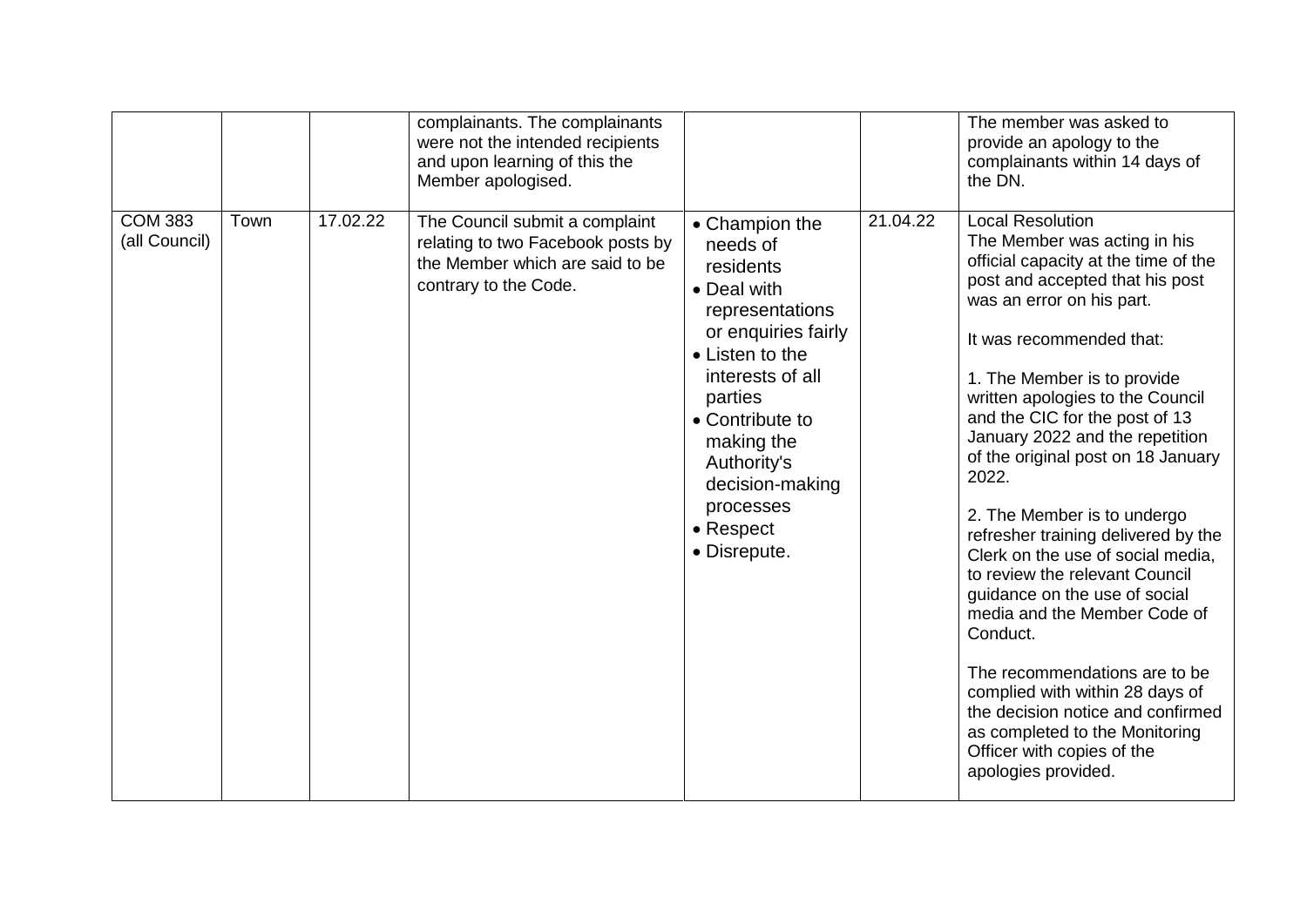| <b>COM 385</b>                   | Town   | 22.02.22              | The Member responded to<br>correspondence from the<br>Complainant which included the<br>use of the words 'Local<br>Councillor' which the Complainant<br>considered was used as a veiled<br>threat or warning. Also the<br>Complainant found the tone to be<br>dismissive. | • Respect<br>• Disrepute                                                      | 19.05.22 | <b>Local Resolution</b><br>The Code was engaged by the<br>use of the word Councillor which<br>purported to be acting in the<br>official capacity. The Councillor<br>was recommended to<br>refamiliarise himself with the code<br>of conduct and take care in his<br>future communications including<br>those with the public when he is<br>acting or giving the impression of<br>acting in his official capacity. |
|----------------------------------|--------|-----------------------|---------------------------------------------------------------------------------------------------------------------------------------------------------------------------------------------------------------------------------------------------------------------------|-------------------------------------------------------------------------------|----------|-------------------------------------------------------------------------------------------------------------------------------------------------------------------------------------------------------------------------------------------------------------------------------------------------------------------------------------------------------------------------------------------------------------------|
| <b>COM 386</b>                   | Parish | April and<br>May      | The Member is said to have been<br>aggressive in the tone of his<br>emails to a fellow councillor and<br>this is considered to be bullying<br>It is also alleged that the Member<br>has discriminated the Member.                                                         | • Respect<br>• Bullying                                                       |          | In progress - additional<br>information presented in May<br>2022.                                                                                                                                                                                                                                                                                                                                                 |
| <b>COM 387</b>                   | County | 03.03.22              | During the Council meeting on 26<br>January the Member made a<br>personal attack on a fellow<br>Councillor and her political<br>history. This behaviour is<br>considered to be contrary to the<br>code.                                                                   | $\bullet$ Respect<br>• Value and<br>engage with<br>colleagues with<br>respect | 31.05.22 | No further action<br>The comments were political<br>speech at a Council meeting and<br>afforded the protection of article<br>10.                                                                                                                                                                                                                                                                                  |
| <b>COM 388</b><br>and COM<br>390 | County | February<br>and March | It is said that the members failed<br>to show respect at a Council<br>meeting towards other members.                                                                                                                                                                      | • Respect                                                                     | 20.04.22 | No further action<br>There was no evidence to support<br>the allegations that members<br>were singled out by in                                                                                                                                                                                                                                                                                                   |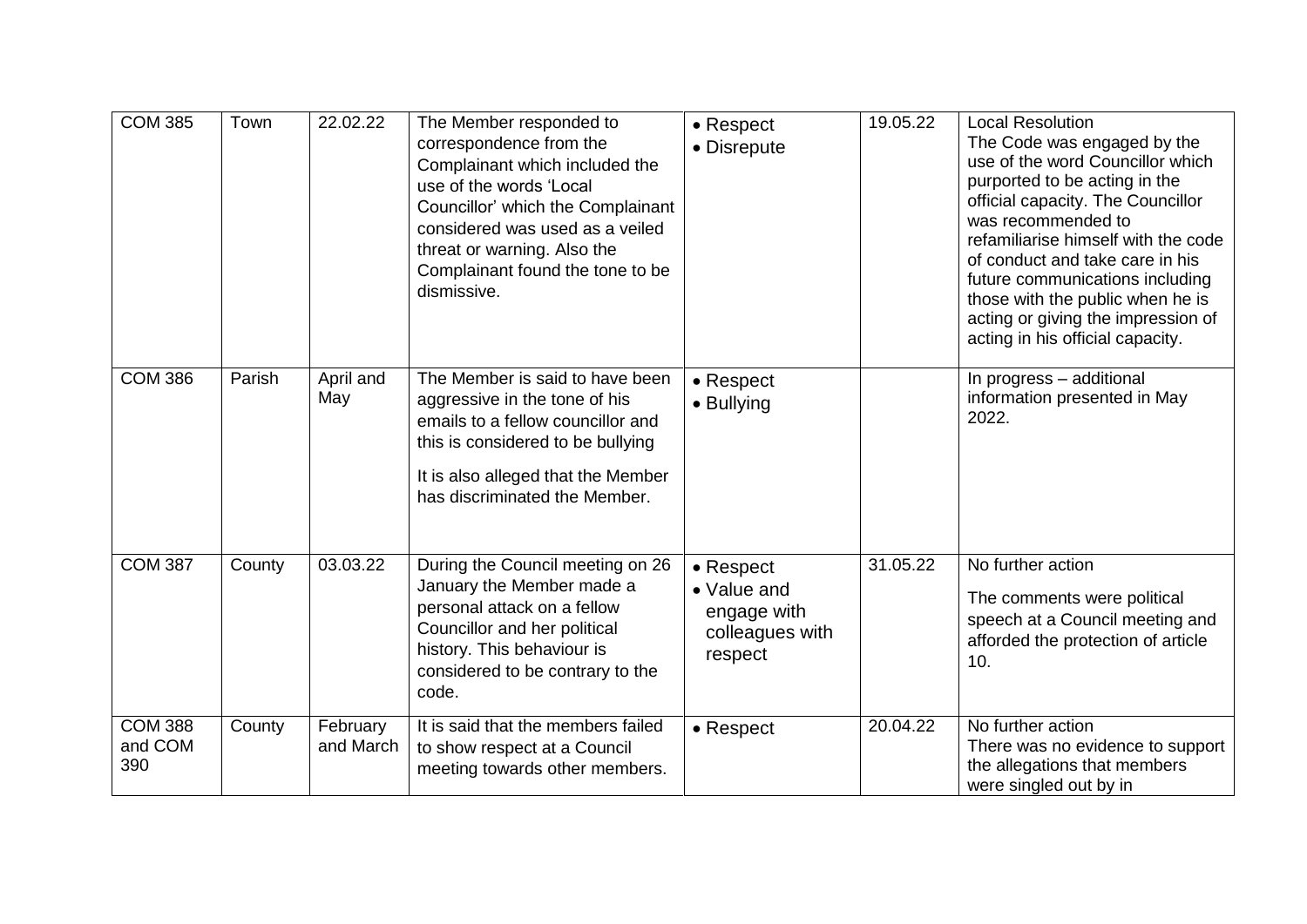|                |        |          |                                                                                                                                                                                                                                                |                                               |          | interjections during speeches.<br>The member followed the<br>procedural rules for reminders to<br>members including on points of<br>order.<br>In respect of Member 2, the<br>comment was retracted at the<br>meeting and in any event is<br>considered to be covered by<br>political speech, article 10<br>protection must be balanced to<br>exercise democracy which<br>includes providing challenge. |
|----------------|--------|----------|------------------------------------------------------------------------------------------------------------------------------------------------------------------------------------------------------------------------------------------------|-----------------------------------------------|----------|--------------------------------------------------------------------------------------------------------------------------------------------------------------------------------------------------------------------------------------------------------------------------------------------------------------------------------------------------------------------------------------------------------|
| <b>COM 389</b> | County | 07.03.22 | The Complainant states that the<br>Member has abused her position<br>as a Councillor when dealing with<br>the moderation of a Facebook<br>page relating to a school which<br>she is a Trustee of the Board and<br>there is an ongoing dispute. | • Respect<br>• Not to confer an<br>advantage. | 29.03.22 | No further action<br>Councillor was not acting in their<br>official capacity.                                                                                                                                                                                                                                                                                                                          |
| <b>COM 391</b> | Parish |          | It is alleged that the members<br>have breached data protection<br>policy and recorded meetings<br>when requested not to do so.                                                                                                                | • Failure to comply<br>with procedure.        | 05.05.22 | No further action<br><b>Referred to Parish Council to</b><br>consider/determine data<br>protection allegations as not<br>within the scope of the Monitoring<br>Officer (MO) to determine if data<br>breach. If data breach then may<br>refer back to the MO to consider a<br>code breach. Matters relating to<br>the police investigation are not<br>appropriate for the MO to                         |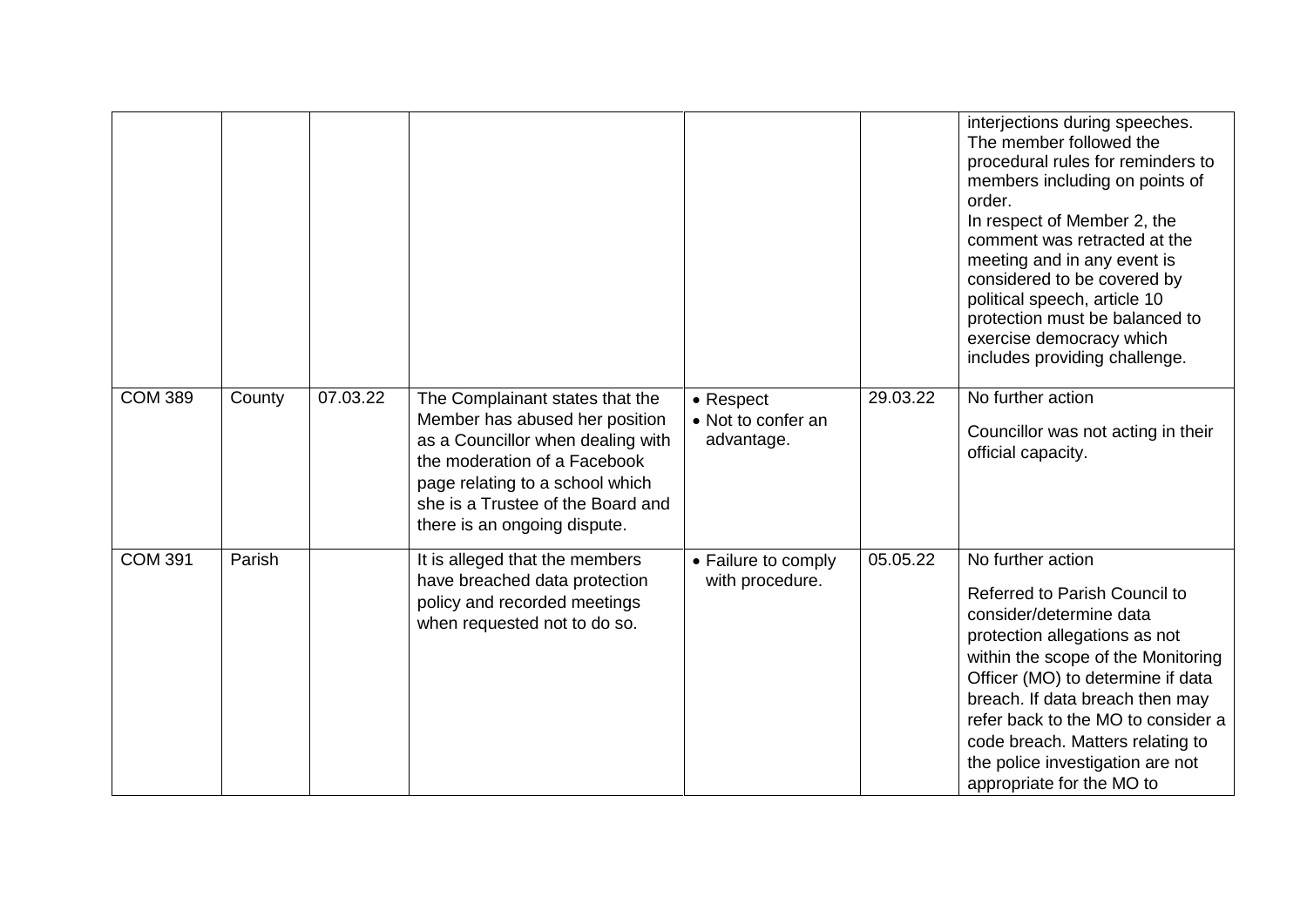|                                  |      |                                   |                                                                                                                                                                                                                                                                              |                                                                                                           |          | consider whilst the investigation is<br>ongoing.                                                                                                                                                                                                                                                                                                          |
|----------------------------------|------|-----------------------------------|------------------------------------------------------------------------------------------------------------------------------------------------------------------------------------------------------------------------------------------------------------------------------|-----------------------------------------------------------------------------------------------------------|----------|-----------------------------------------------------------------------------------------------------------------------------------------------------------------------------------------------------------------------------------------------------------------------------------------------------------------------------------------------------------|
| <b>COM 392</b>                   | Town | 27.03.22                          | The Member was said to have<br>discriminated against the<br>complainant in considering a<br>complaint presented to the<br>Council. It was also alleged that<br>the Member had a conflict of<br>interest when this matter was<br>considered at Council and Sub-<br>Committee. | • Respect<br>• Not to confer an<br>advantage.                                                             | 31.05.22 | No further action<br>The Member confirmed that this<br>was not a matter which could be<br>considered by the Council as it<br>related to policy for the allotment<br>association but noted regret that<br>the policy did not match that<br>which would have been in place<br>with the Town Council.                                                        |
| <b>COM 393</b><br>and COM<br>397 | Town | 05.04.22<br>and<br>19.04.202<br>2 | It is alleged that the member has<br>at meetings, in emails and on<br>social media behaved in a<br>manner which is contrary to the<br>code towards officer and<br>Councillors                                                                                                | $\bullet$ Respect<br>• Bullying<br>• Failed to follow<br>procedure/policy<br>(member officer<br>protocol) | 31.05.22 | Referred for investigation.                                                                                                                                                                                                                                                                                                                               |
| <b>COM 394</b>                   | Town | 01.04.22                          | One member shared a news<br>article relating to the complainant<br>on social media which resulted in<br>comments being made about the<br>complainant this included a<br>comment by the other member.                                                                         | $\bullet$ Respect                                                                                         | 19.04.22 | No further action<br>The post by the Councillor did not<br>contravene the code and the<br>comment made by others<br>including a fellow Councillor did<br>not give rise to a breach of the<br>Code. The report shared was a<br>factual news article and the<br>comments which followed were<br>as a result of the factual reporting<br>of the complainant. |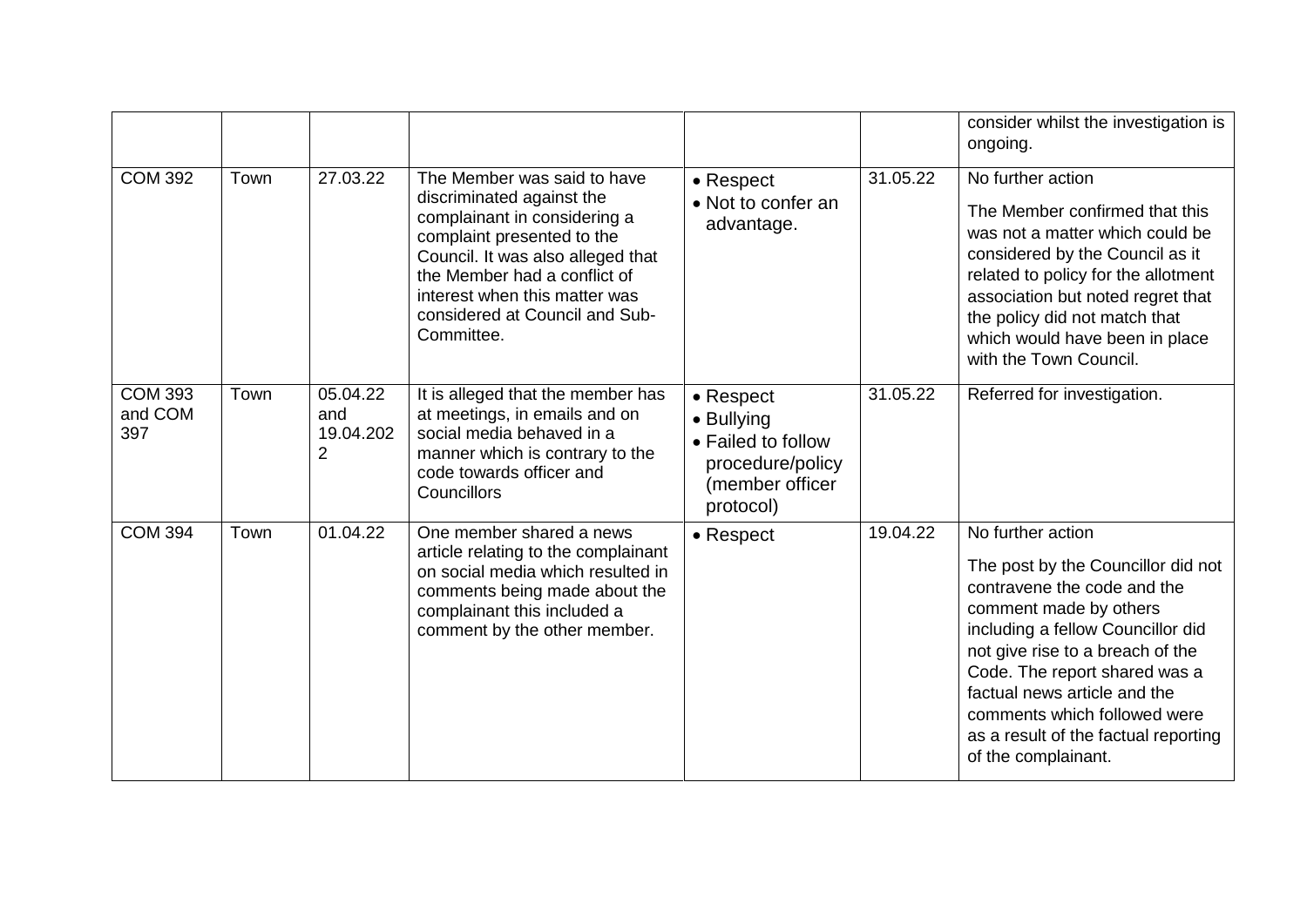| <b>COM 395</b>        | Parish  | 03.04.22 | It is alleged that the Council has<br>failed to act with transparency in<br>the production and availability of<br>the minutes and financial reports.<br>The Complainant considers that<br>the Council has failed to achieve<br>best value for the public funds<br>including the salary awards.                                                                                                              | • Behave in<br>accordance with<br>all legal<br>obligations, and<br>policies.,                                                                                                                                                                    |                      | In progress                                                |
|-----------------------|---------|----------|-------------------------------------------------------------------------------------------------------------------------------------------------------------------------------------------------------------------------------------------------------------------------------------------------------------------------------------------------------------------------------------------------------------|--------------------------------------------------------------------------------------------------------------------------------------------------------------------------------------------------------------------------------------------------|----------------------|------------------------------------------------------------|
| <b>COM 396</b>        | Meeting |          | No response from Parish Meeting                                                                                                                                                                                                                                                                                                                                                                             | • Not quoted                                                                                                                                                                                                                                     | Rejected<br>13.04.22 | The complaint related to<br>members of the Parish Meeting. |
| <b>COM 398</b>        | County  | 28.04.22 | It is alleged that the Member has<br>revealed confidential information<br>about the Complainant and<br>therefore breached data<br>protection. The complainant also<br>raises concerns with the<br>Members involvement in<br>providing support to the Ukraine<br>relief and also raises concerns<br>about the actions of the member<br>in respect of the housing<br>complaints raised by the<br>complainant. | • Deal with<br>representations<br>or enquiries from<br>residents,<br>members of our<br>communities and<br>visitors fairly,<br>appropriately and<br>impartially;<br>• Behave in<br>accordance with<br>all legal<br>obligations, and<br>policies., |                      | In progress                                                |
| FS-Case-<br>419742951 | County  | 04.05.22 | The complainant launched an<br>appeal on social media for<br>Ukraine. It is alleged that the<br>Member did not follow the<br>procedures in place for the<br>collection and donation of items. It<br>is also alleged that the Member<br>has made posts on social media                                                                                                                                       | • Respect<br>• Behave in<br>accordance with<br>all legal<br>obligations and<br>policies.                                                                                                                                                         |                      | In progress                                                |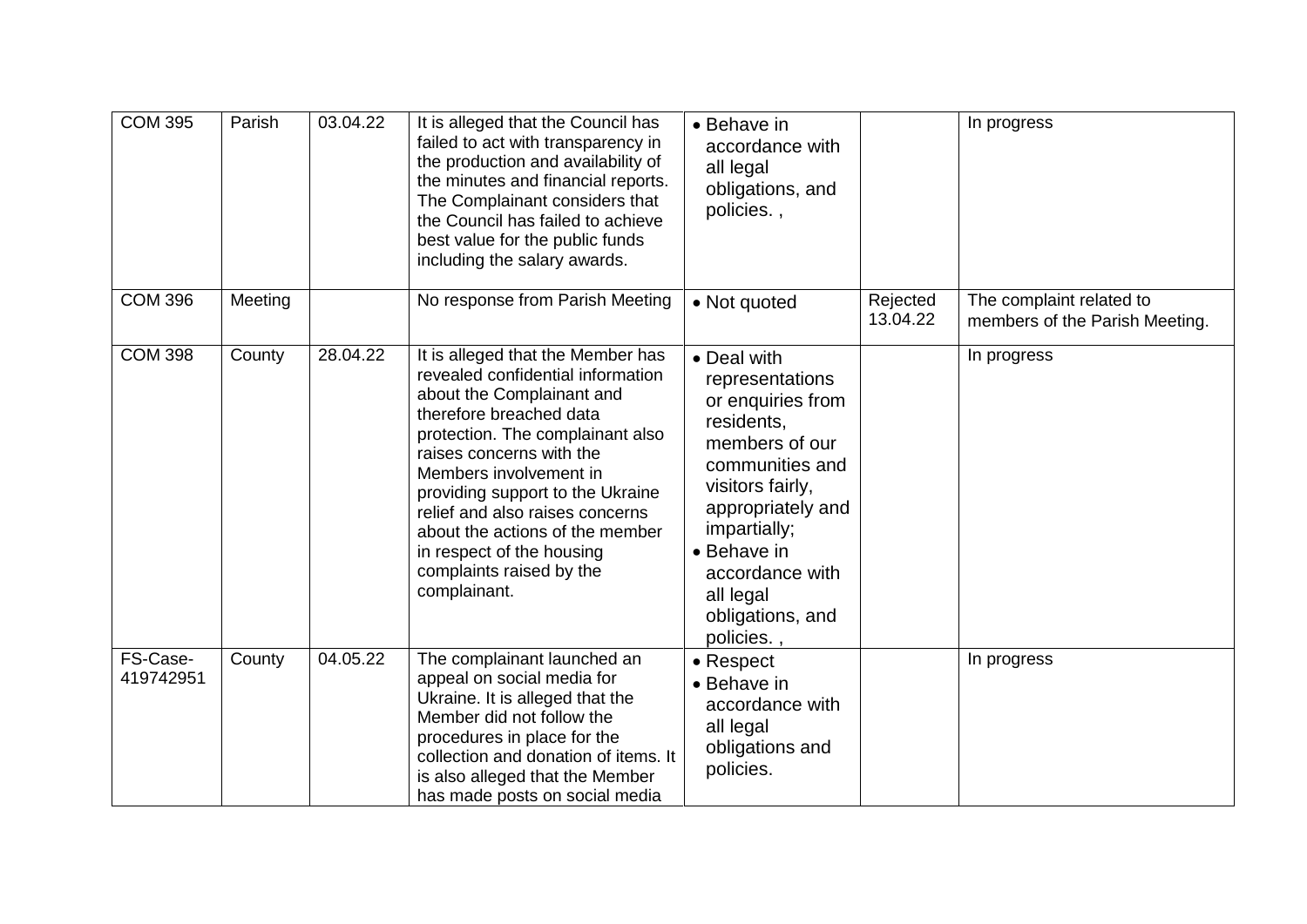|                       |        |          | which are misleading and<br>inaccurate.<br>Further information has been<br>presented as part of the complaint<br>alleging that the member has<br>failed to register an interest. |                                                                                                                                                                                                                                                                                                                                                    |             |
|-----------------------|--------|----------|----------------------------------------------------------------------------------------------------------------------------------------------------------------------------------|----------------------------------------------------------------------------------------------------------------------------------------------------------------------------------------------------------------------------------------------------------------------------------------------------------------------------------------------------|-------------|
| FS-Case-<br>418894813 | Parish | 29.04.22 | The Member did not declare an<br>interest in an item of business<br>which it is said she had an<br>interest in.                                                                  | • Not allow other<br>pressures,<br>including the<br>financial interests<br>of themselves or<br>others connected<br>to them, to deter<br>them from<br>pursuing the<br>interests of the<br>Council or the<br>good governance<br>of the Council in<br>a proper manner.<br>• Behave in<br>accordance with<br>all legal<br>obligations and<br>policies. | In progress |
| FS-Case-<br>418876382 | Parish | 29.04.22 | It is alleged the Member allowed<br>a person speaking at the meeting<br>to influence Members and<br>decision making in respect of a<br>contract award. . It is also said         | • Listen to the<br>interests of all<br>parties.<br>• Behave in<br>accordance with                                                                                                                                                                                                                                                                  | In progress |